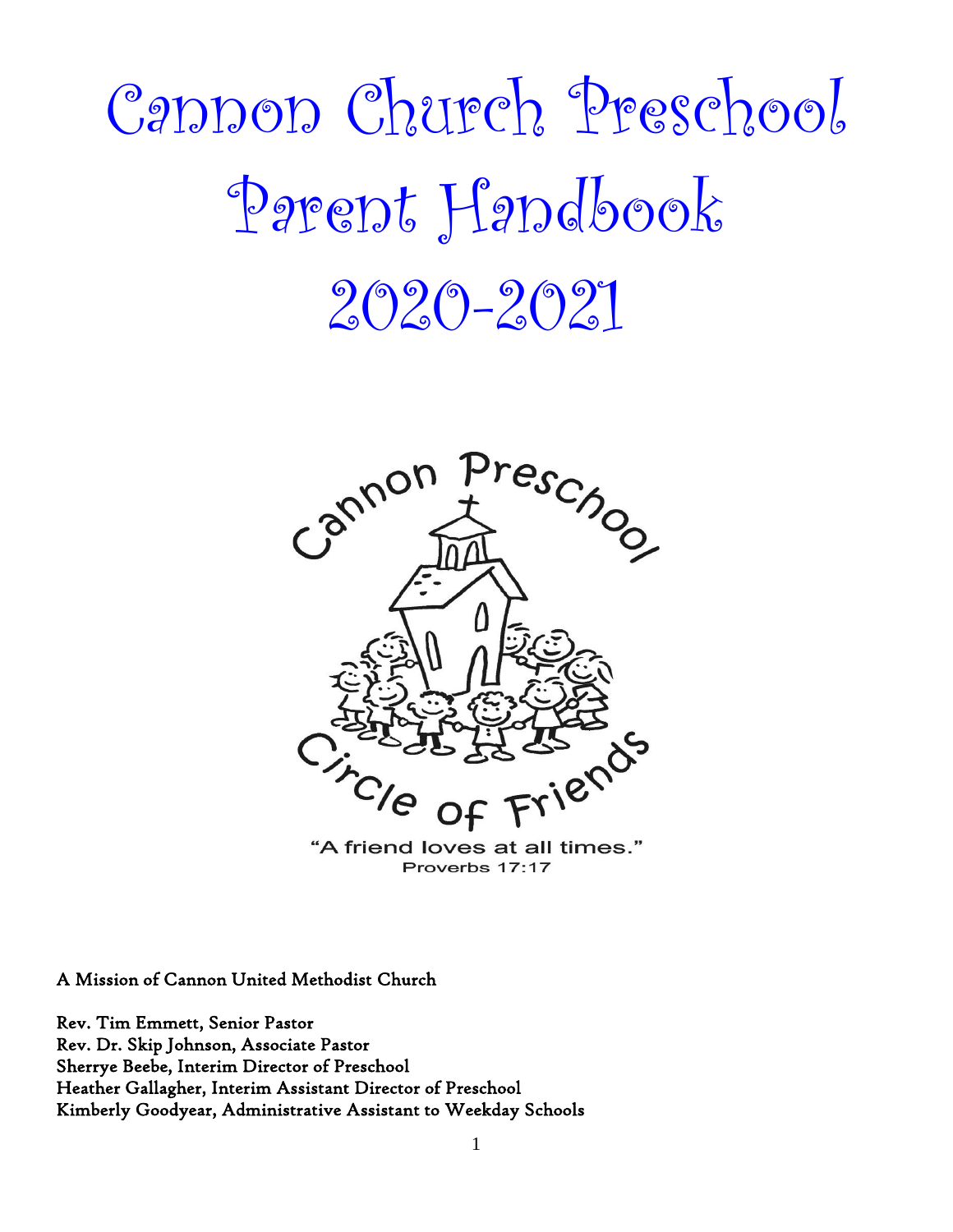#### **MISSION STATEMENT**

*Cannon Church Preschool provides developmentally appropriate learning experiences that teach each child how to learn in a loving, safe, Christian environment.*

#### **PROGRAM DESCRIPTION**

Due to COVID-19: Cannon Preschool will be offering classes for 2's, 3's and 4's for the 2020-2021 school year. All classes attend M-TH and are here from 9-1.

M-TH The Preschool at Cannon United Methodist Church is a nonprofit organization offering a half-day weekday educational program for children one to five years old. **Our program is certified as a Preschool of Excellence by the North Georgia United Methodist Preschool Association.** It is a vital ministry of the total church program to Cannon's children and to children in the surrounding community. **We hold an exemption from being licensed by the State of Georgia.**

 We offer an excellent preschool education, balanced through creative play, exploration, and discovery. We emphasize developmentally appropriate skill-building.

We wish each child maximum success in emotional, physical, cognitive, and spiritual dimensions.

We want children to leave Cannon Church Preschool with a good image socially, emotionally, physically, intellectually, and spiritually.

#### **GOALS AND OBJECTIVES**

We work with parents to--

- Nurture positive self-image
- Provide a Christian atmosphere which promotes respect for self and others
- Foster a love for learning and a positive attitude toward life
- Develop cooperative, pro-social, responsible behaviors
- Demonstrate and encourage sound health, safety, and nutritional practices
- Support emerging literacy (speaking, listening, writing and reading)
- Enhance gross motor skills and coordination through physically active play and creative movement

We want our students to--

- Experience God's love and grace in the adults around them
- Learn Christian attitudes and behaviors from adult models
- Experience the church as safe and loving
- $\triangleleft$  Develop trust in others
- Come to a fuller understanding of their immediate world
- Develop a sense of belonging
- Experience reasonable limits and high expectations
- Use all senses to learn through discovery and guided exploration
- Use and expand fine-motor skills
- Acquire problem-solving and logical thinking skills
- Use art and music to communicate
- Participate in and value make-believe play
- $\bullet$  Pray short, simple prayers
- Hear and enjoy Bible stories
- Sing and talk about God and his son Jesus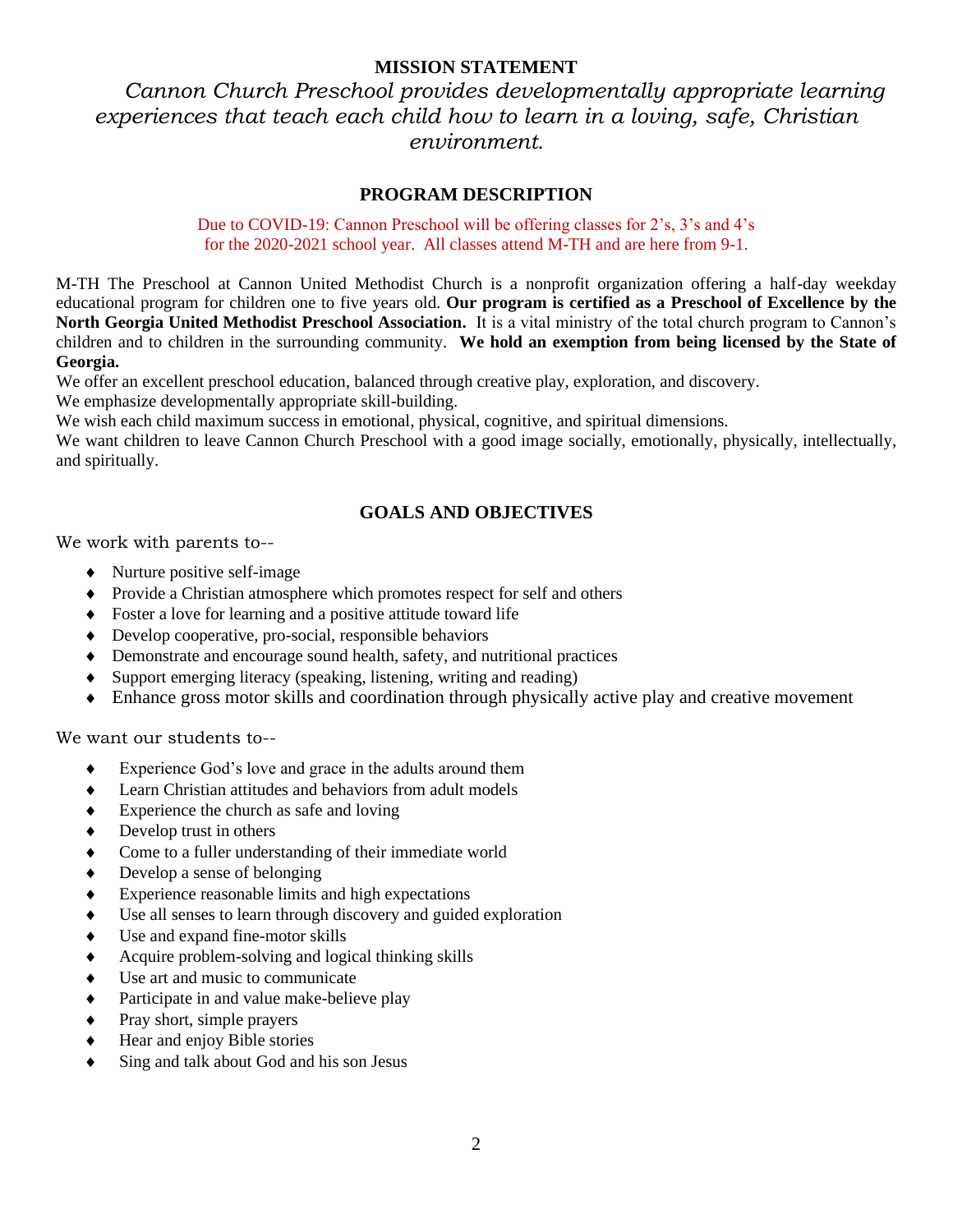#### **PRESCHOOL BOARD OF DIRECTORS**

The Preschool Board of Directors consists of church, parent, and teacher representatives nominated by the Cannon UMC Nominations Committee and those who serve on the Board by their participation in related Cannon ministries.

The preschool Board's duties include, but are not limited to:

- -Approving and monitoring annual budget and expenditures
- -Making, setting, and reviewing preschool policies and procedures
- -Approving class structure, curriculum, and personnel policies with the Director of
- Preschool Ministries.
- -Providing support for the Director, the staff, the students, and the Cannon community.

The Board meets three times during the regular school year and as needed during the summer. Board meetings start at 7 p.m. and are open to all Preschool parents, Preschool teachers and stakeholders; however, only Board members cast votes. Board member names and tentative board meeting dates are at the back of this handbook.

#### **INSTRUCTIONAL STAFF**

Our instructional staff is a team of professional, caring educators dedicated to the appropriate development of young children. The Cannon Preschool Staff have educational backgrounds and experience in early childhood that prepares them to provide successful learning activities for our students. All instructional staff members participate in a continuous program of in-service training to remain aware of the ever-changing needs of today's families and the findings of current research. Furthermore, all instructional staff members have current CPR and First Aid certification. Cannon Church Preschool is fortunate to have such a wonderful staff.

Our program currently is certified by the **North Georgia United Methodist Preschool Association**.

#### **ENTRANCE REQUIREMENTS**

Due to COVID-19: Cannon Preschool will be offering classes for 2's, 3's and 4's for the 2020-2021 school year. All classes attend M-TH and are here from 9-1.

A child must reach the required age by September 1<sup>st</sup> of the year they enroll to enter our ones, twos, threes, fours, and fives classes. **Children must be toilet trained to be in our Three, Four, and Five- year old classes.**

An application form which gives pertinent information about the child must be filed with the Director. A registration fee, photo fee, and an activity fee for our 3, 4 and 5 year old students is to be paid at the time the child is accepted for enrollment into the preschool. This fee is **non-refundable**. These fees pay for secondary insurance policies for our students, classroom supplies, instructional materials, and equipment needed to begin the year.

A state law requires a current immunization form **(DPH #3231 white Georgia State Form original**) for children upon enrollment. A Copy of a certified Birth Certificate is also required at the time of enrollment.

#### **HOURS OF OPERATION**

Due to COVID-19: Cannon Preschool will be offering classes for 2's, 3's and 4's for the 2020-2021 school year. All classes attend M-TH and are here from 9-1.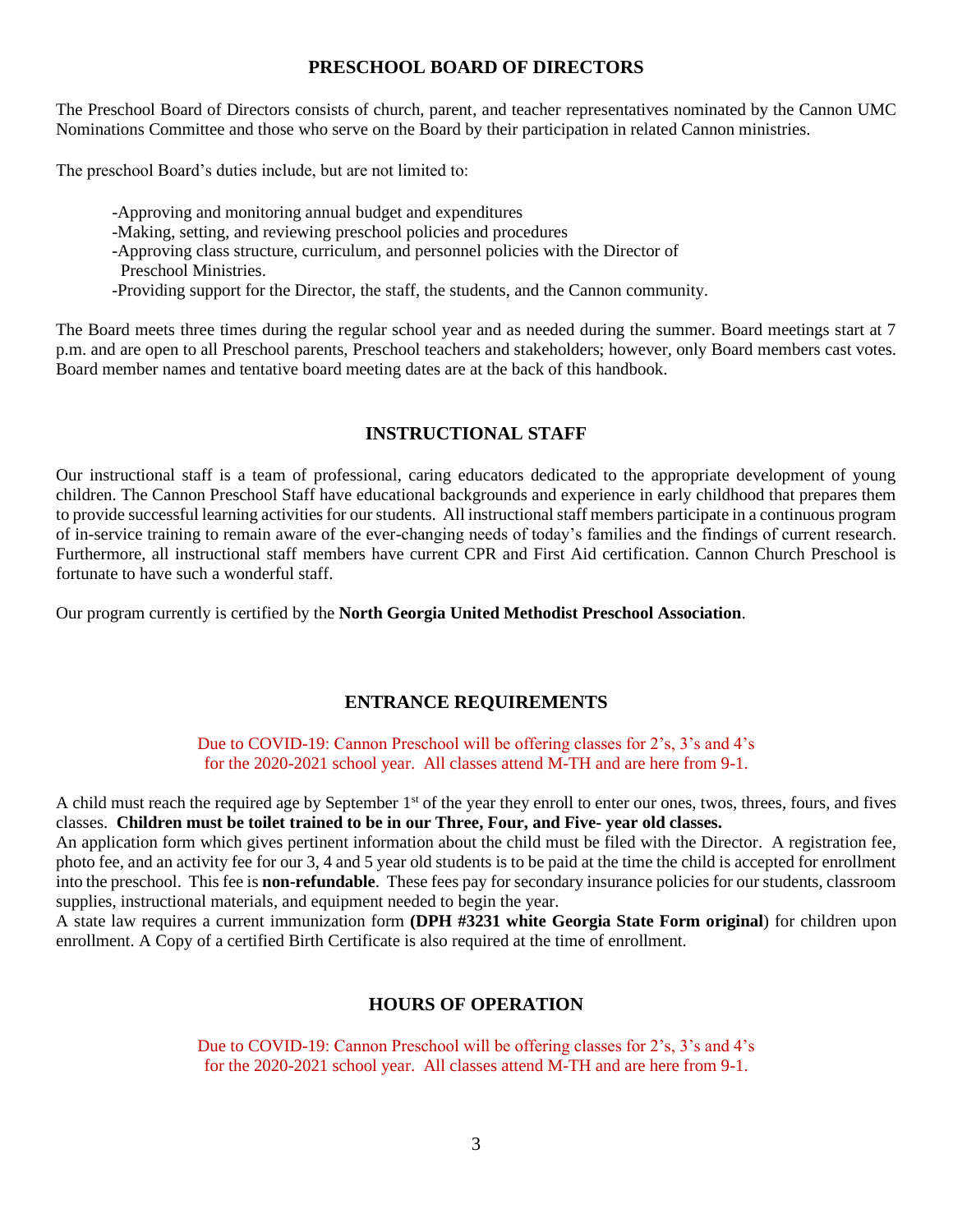#### **TUITION**

**Tuition is an annual expense**. For your convenience, tuition may be paid monthly. If you choose to pay by the month, tuition is due and payable on the first day of each month from September through May. You may pay by check, cash, and credit card and online. **Please** m**ake checks payable to Cannon Church Preschool**. We have an online payment process. You will be provided a login ID and a temporary password to access your invoices for online payment. A **late fee of \$10.00** will be charged if payment is received after the tenth (10th) of each month.

**There is no refund of tuition due to absence**. In the case of an extended absence, tuition must be paid in full in order to hold your child's place in the class. We maintain a waiting list and count on a certain level of enrollment to take care of salaries and expenses.

**It is expected that parents will honor the terms of 9-month enrollment.** If a relocation or unforeseen circumstances make it necessary to dissolve the contract one month's written notice and tuition for the month is required. Please note: Not all months are equal in the number of school days, but tuition is divided into equal monthly payments. **Annual tuition rates are determined by the number of days annually not monthly.**

If you participate in an employee benefit plan that includes preschool tuition, please stop by the office to get any necessary forms signed.

If a check is returned, you will be responsible for bank charges, as applicable, as well as a **\$25.00** returned check fee from the preschool. Financial assistance is available on a very limited basis. Applications for financial assistance are available in the preschool office. Consult with the preschool office for current classes and current tuition prices.

#### **ACTIVITY FEE and PHOTO FEE**

#### Due to COVID-19: Cannon Preschool will be off limits to visitors for the foreseeable future. We will revisit this policy as the year progresses and notify families of any updates.

Cannon Preschool proudly offers many activities and performers on site for our Three, Four, and Five year old classes. These events may include Donuts with Dad, Mother's Teas, the Pumpkin Patch, Puppet Shows, Story Tellers, Special Music Programs, a Petting Zoo, etc. There is an annual fee for all children in the Three, Four, and Fiveyear old classes, which is included in the Registration Fee. The photo fee, which is also part of the registration fee, is for photo development costs throughout the school year and photo books given to each child in our program at the end of the school year

#### **HOME & SCHOOL COMMUNICATION**

Our communication to you will be in the form of a monthly newsletter with a calendar of upcoming events, emails, and other notes as necessary. **Please communicate important messages in writing; verbal messages from children cannot be accepted.** If you need to get a message to a teacher or the Director after the school day has begun, call the preschool office at **678-501-6442**. Teachers may not be able to come to the phone during school hours, but calls will be returned within 24 hours. Calls to teacher's homes need to be limited to those messages that cannot wait until the next school day. The preschool office is open from 8:30am to 2:00pm. The school's voice mail 678-501-6442, is always available for messages. We make every effort to respond to you promptly. The interim director can be reached at [sherryeb@cannonchurch.org](mailto:sherryeb@cannonchurch.org) or the interim assistant director at [preschool@cannonchurch.org](mailto:preschool@cannonchurch.org).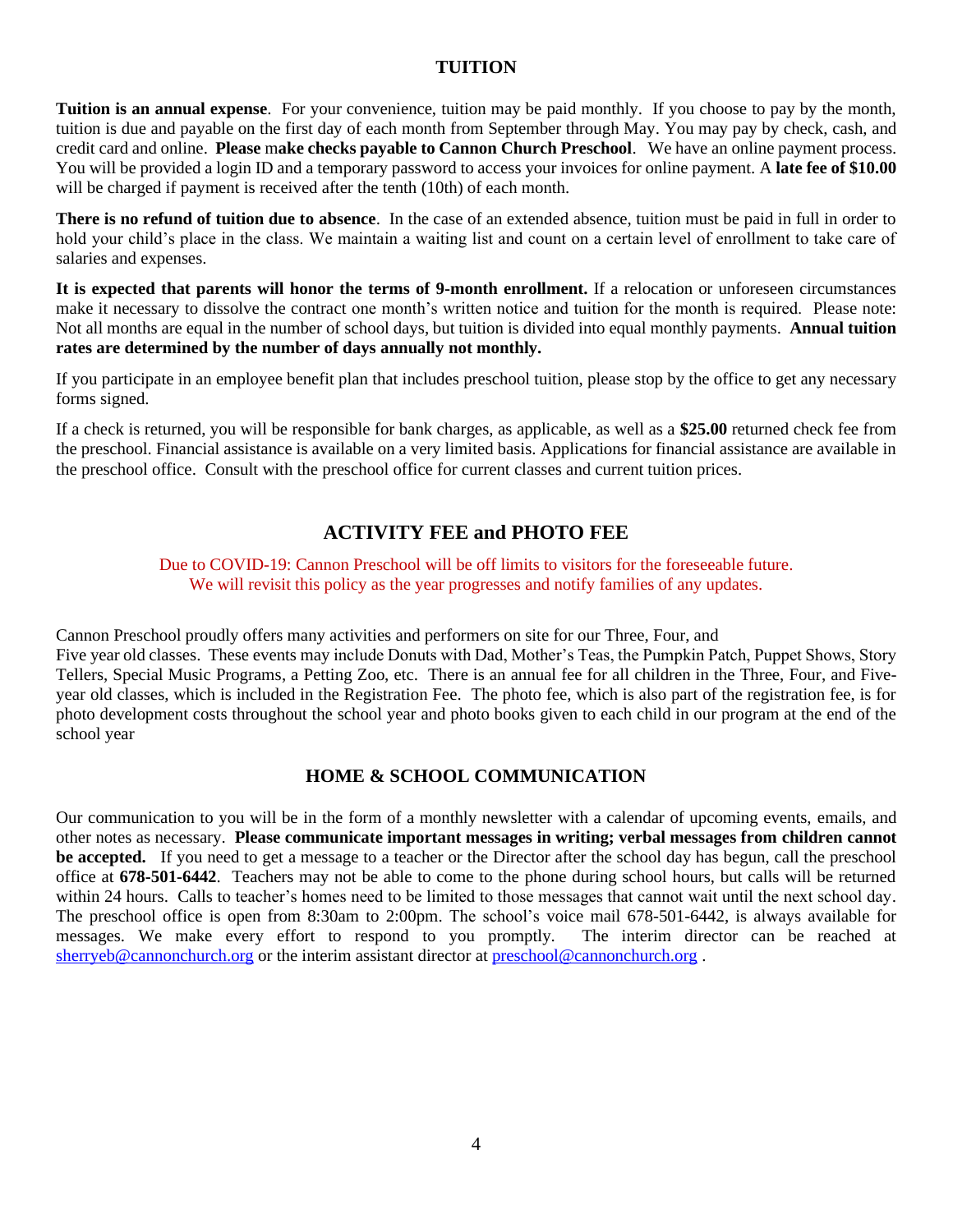#### Due to COVID-19: Cannon Preschool will be offering Fall conferences via phone. We will reevaluate "in person" Spring Conferences when the time arrives.

**CONFERENCES** with the teachers of Cannon Preschool's 3, 4 & 5 year old students will be held twice a year. Student's progress and school activities will be discussed at this time. This is also the time to discuss any areas of concern that you might have. **MONTHLY CALENDARS** will be sent home by the teachers to let you know when we have special studies, celebrations, or activities. Please look for papers to be sent home on Thursdays. A yearly calendar is given in the Open House packet at the beginning of the school year.

#### **PARENT INVOLVEMENT**

#### Due to COVID-19: Cannon Preschool will be off limits to visitors for the foreseeable future. We will revisit this policy as the year progresses and notify families of any updates. We will notify parents of ways in which they can help remotely.

Cannon Preschool will be more effective with enthusiastic parent participation and support. Parent involvement is crucial. Parents are invited to participate in a variety of activities that will enrich our program. Our preschool maintains an opendoor policy in which parents are always welcome.

We encourage you to participate and become involved. You are invited to volunteer to work on special projects, assist with fundraisers, and share special interests and hobbies with the children. Participating as a parent will help you get to know other families, make new friends, and enrich the experiences of our children. Please share your time, talents, hobbies, and interests with us. Children need to see adults who are enthusiastic about learning and your modeling will be invaluable. Ask your teacher how to become involved.

#### **PARENT ASSOCIATION**

Due to COVID-19: Cannon Preschool will be off limits to visitors for the foreseeable future. We will revisit this policy as the year progresses and notify families of any updates.

Our Parent Association is an organization that welcomes all parents of Cannon Preschool to become involved in a partnership between the parents of students and the preschool staff. You are automatically a member of our Parent Association by being a parent at Cannon Church Preschool. We would love for every family to become involved! Your ideas and your talents will help to make Cannon Preschool be the best possible learning environment for your child.

In the past, our Parent Association helped with:

- Scholastic Book Fair which makes it possible to fund books for literacy in our classrooms.
- The parents provided several delicious meals throughout the school year for our teachers and staff.

There will be several meetings throughout the school year. These meetings will be announced in the preschool newsletter. **We would love to have you join us!**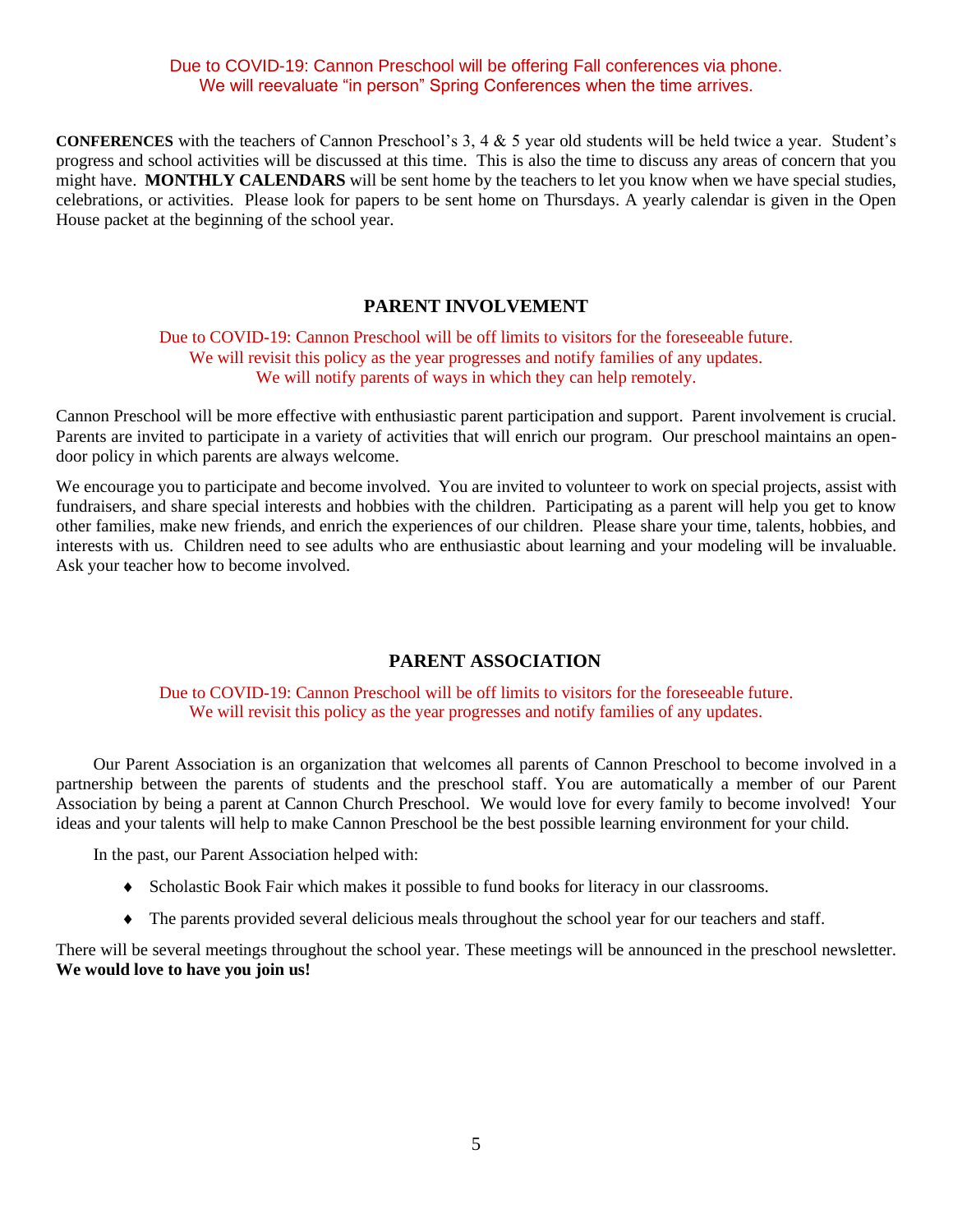#### **HEALTH, SAFETY& EMERGENCY PROCEDURES**

#### Please familiarize yourselves with our COVID-19 Procedure Manual

Cannon Preschool wants to maintain a healthy environment. We need to rely on you to follow these guidelines for the protection of the other children. Please do not send your child to school if he/she shows any signs of illness, such as a vomiting, "pink eye" (conjunctivitis), runny nose, red throat, extreme or continuous cough, skin rash, fever, or signs of any contagious diseases or extreme fatigue . A child with a fever of 100.4 degrees or higher will not be able to remain in the center or allowed to participate in the school day. **A child should be free of fever, without any fever reducing medication, for 24 hours before returning to school.** If any of these symptoms appear at school and a child has a fever, parents will be notified to pick them up. If a parent cannot be reached, we will call your emergency numbers. It is important that you keep these numbers updated and that you pick up a sick child immediately. Preschool staff does not administer medication. Please space the administration of medication, so that doses do not need to be administered during the preschool hours. This does not apply to medication needed for severe allergic reactions such as an EpiPen. A form must be completed by the parents as well as a physician action plan for a treatment course of action. Preschool administration will administer the EpiPen, call 911, and contact the parents immediately by phone. Transportation to the hospital for care is **Emory Eastside Hospital address: 1700 Medical Way Snellville, Ga 30078.**

**A child may not attend nor be allowed to remain in the Center if the child has contagious illness or communicable disease and or any symptoms of (COVID-1919).** 

**Please see our COVID-19 Guidelines in our COVID-19 Procedure Manual.**

**Our Center will be following the CDC guidelines for safety and sanitation.** 

Outside play is part of our daily routine except in the case of extreme weather conditions. Before a child returns to preschool after an illness, parents should make sure he/she is able to participate in the entire program.

In case of an emergency such as **Fire, Severe Weather, Structural Damage or Lockdown causing the staff personnel and students to not be able to return into the building**, **the designated evacuation relocation is the Angel House address: 2424 Webb Gin House Road Snellville, GA 30078. Parents will be notified by phone call from the lead teacher to arrange pick up. (Please see campus map)** 

#### **NUT FREE ENVIRONMENT**

We have children in our program who have severe, life-threatening allergies to nuts and nut products. With a severe allergy to nuts and nut products, exposure to even a minute amount (1/1000) could result in anaphylactic shock and, without immediate emergency medical assistance, loss of consciousness and death. We have worked with these students' parents to establish emergency plans.

Please help us to minimize the risks for these students by:

- Speaking to your child about the importance of never sharing any food;
- Avoiding **obvious** nut products for snacks and lunch (i.e., peanut butter filled crackers, peanut butter and jelly, peanut butter cookies, Reese's peanut butter cups, etc.);
- Checking the labels on products for **nut oil, nut derivatives, nut processed**;
- Giving teachers notice before bringing class treats to school so that alternatives can be available for allergic students, and
- Washing your child's hands before they come to school in the morning.

We know that many children love peanut butter and that it may be difficult to think of alternatives. You will receive a sheet of alternatives to help with lunch and snack ideas. Safety is important at Cannon Church Preschool. Thank you for helping us to maintain a safe environment for all God's children and as well as peace of mind for their parents.

#### **LUNCH**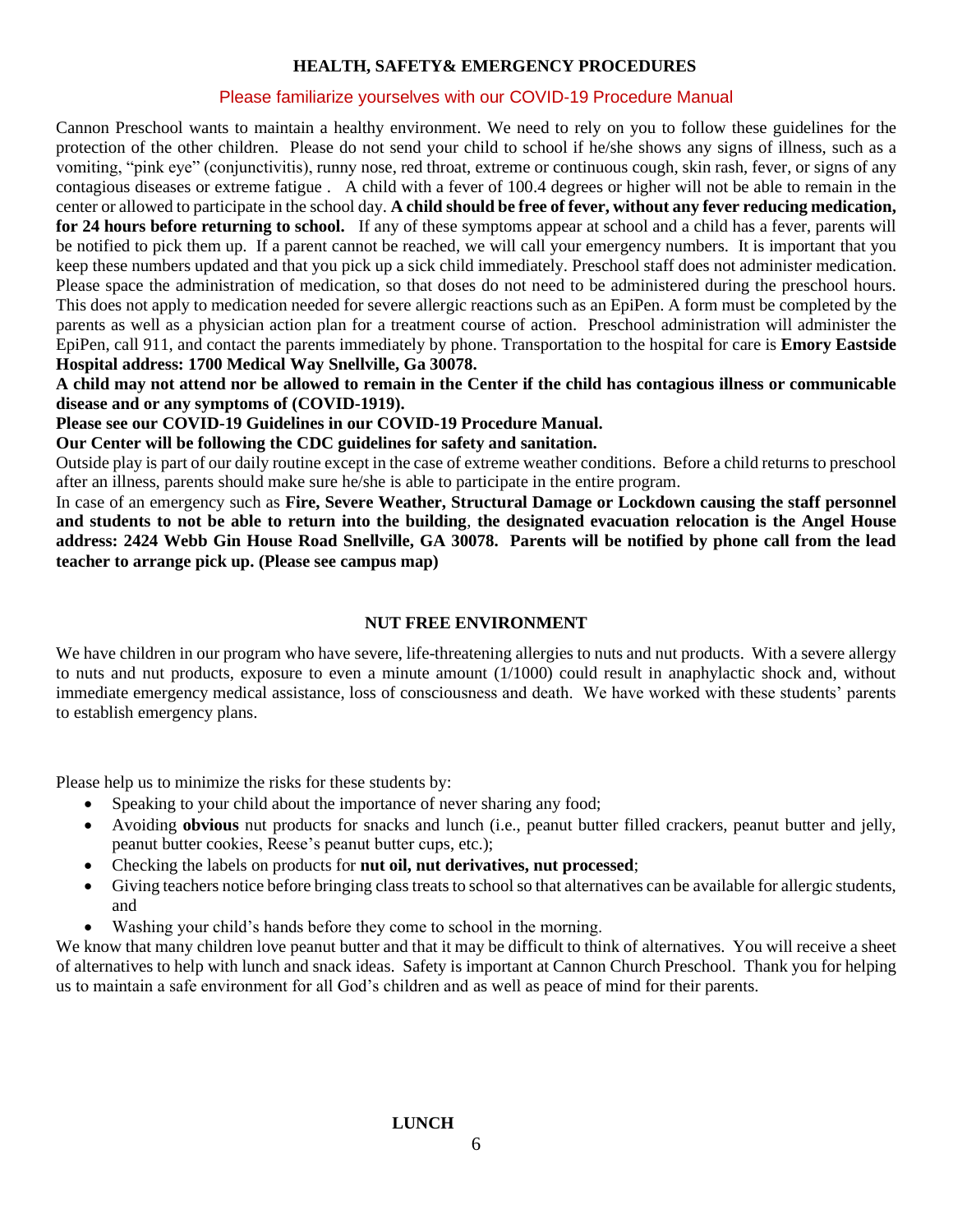#### Due to COVID-19: We are asking that all lunches and snacks be brought in in disposable containers. No lunch boxes will be sent back and forth from school. We will revisit this policy as the year progresses and notify families of any changes.

Parents of all students need to send in a lunch that is **nut-free**. It needs to include nutritional items like fresh fruit, dried fruit, cheese, or granola bars, every day. **Please label all food and disposable plastic bags or throw away containers with your child's name everyday. Students are not able to have ice packs as all items must be thrown away for the safety of the children.** 

**Please send a water bottle with your child each day.**

#### **FUNDRAISING**

Our tuition covers staff salaries and fixed expenses, but we depend on fundraising for special projects, program improvement needs, and financial assistance. We strive to select fundraising projects that also serve our community. We partner with Dogwood's Pizza, Culver's and other local businesses for Spirit Nights throughout the school year.

#### **PICTURES**

Cannon Church Preschool provides the opportunity of having pictures taken of your child by a professional photographer. Beth Wrobel, our photographer, does an individual studio quality photograph in the fall, and class photo and individual photo in the spring. You will receive notification of package prices from the photographer prior to picture day.

#### **ARRIVALS AND DEPARTURES**

#### **Due to COVID-19 Safety Guidelines: Temperature checks must be done upon arrival and health safety questions asked and recorded.**

**For morning arrivals, there will be no "Walking In" of students. All preschool children will be participating in carpool and must be dropped off at the Drop-Off Area. (Refer to the carpool map).** 

**Unloading from the Drop-Off Zone will begin at approximately 8:55 AM**. Carpool ends promptly at **9:10 AM**. Please have your child ready for school when the teachers come to your car; i.e. shoes on, masks on (3's & 4's), breakfast eaten, and lunch and water bottle nearby. If you arrive after **9:10 AM**, **please park and call the preschool office. We will come out to you to get your child and take their temperature before they enter the building.**

Please make your good-byes positive, upbeat, and brief! We have learned that children seem to adjust better when they leave the parent rather than the parent leaving them. If your child cries, assure him/her that you love them and will return for them soon. The preschool staff will do everything possible to comfort your child and help them adjust to their new surroundings. Normally the crying will stop within five minutes. If you are concerned about your child, ask the director or program administrator in the preschool office to check on your child or telephone us later for a report on how your child is doing.

Notify the preschool, in writing, of any changes in your authorized "pick up" list or of any other changes on your child's emergency form or "pick up" routine. A child will not be sent home with anyone except those authorized by the parent on forms kept in the child's file. A parent must leave a written message with the teacher to make any changes or additions on the "pick up" list. We require identification when someone other than a parent comes for pickup. If your child is going home with a friend, you must send a note or call the office. We cannot accept verbal messages from your child.

Dismissal begins at 12:55 PM. For afternoon carpool, follow the directions on the carpool map and place your number in the front windshield. For safety reasons **avoid using your cell phone in the preschool line.** The carpool moves at a pace that requires concentration. Carpool pick up may be slow the first few weeks of school, but as we get into the routine, it will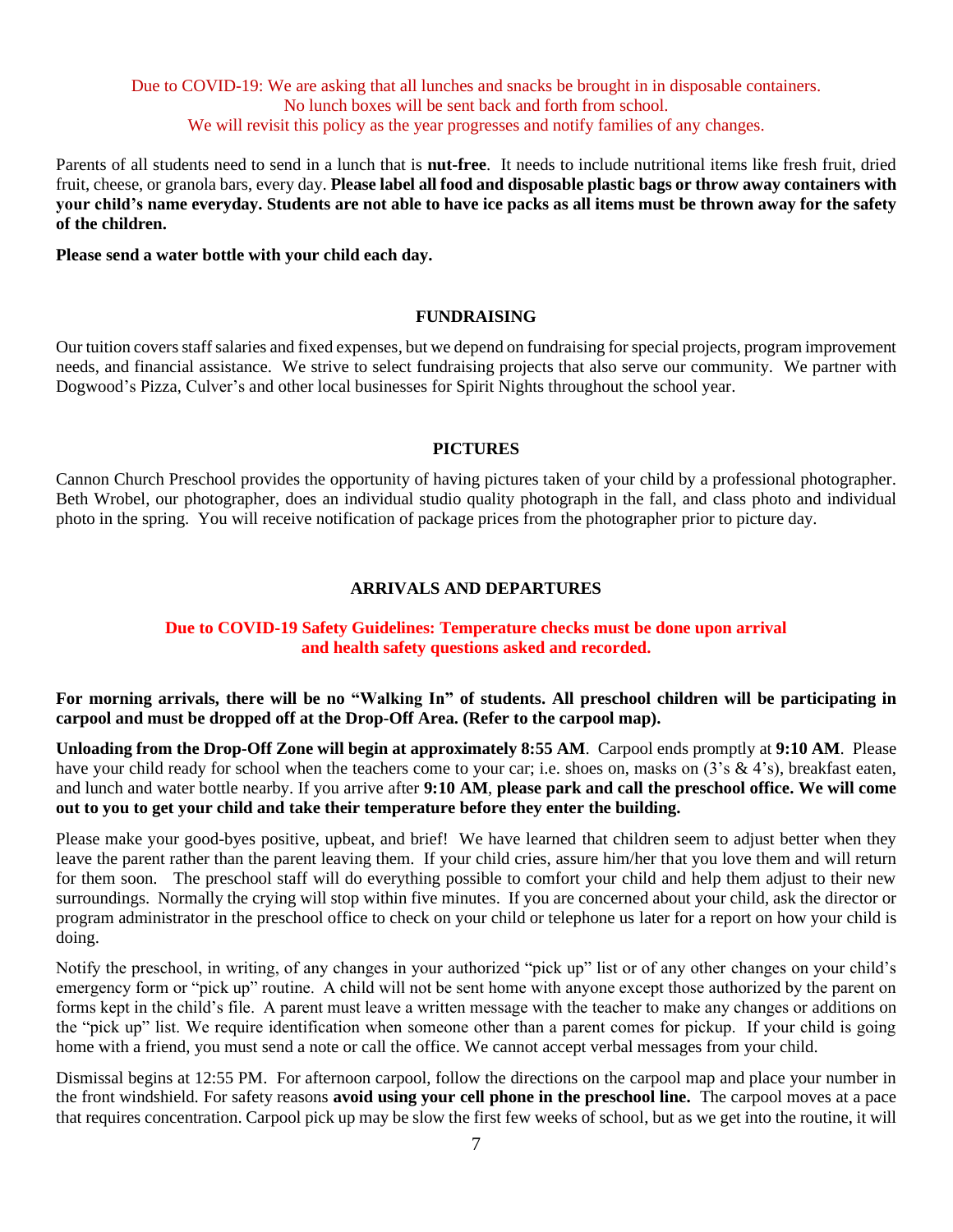#### be more efficient. **You are considered late after 1:05 PM. There will be a 1,2,3 system of late notices and upon the third offense there will be a \$5.00 charge for every five minutes that you are late.**

Due to COVID-1919, there are not be any scheduled "walk-in pickup dates" for the children on the calendar. Carpool is provided for safety and convenience. Please do not expect to have "conference time" with teachers during carpool while they have responsibilities for the safety of the remaining children.

Move forward to the parking area parking places to secure your children in car seats. Make sure that all children are securely fastened into their child seats or seat belts prior to departing. We are not allowed (because of liability issues) to fasten car seats or belts, and we are not allowed to put children in cars that do not have proper restraint systems. Upon departing Cannon's campus, please observe the traffic signs and drive safely. We want you back tomorrow!

If you leave your child crying, and you feel anxious about it, ask a staff person in the preschool office to check on your child or telephone the office later for a report on how your child is doing.

#### **CURRICULUM**

#### **Due to COVID-19 we have adjusted our curriculum to follow the Bright from the Start guidelines for COVID-19 safety as it pertains to the sharing of supplies and toys.**

We are thrilled to provide the **Learning Without Tears** literacy, math and writing curriculum at Cannon Church Preschool. This program will help our students be ready for their continued education in elementary school and beyond!

Young children learn when they play. A good educator addresses the strengths of the whole child so that all areas of growth and development (social, emotional, physical, cognitive, and spiritual) are addressed. Developing a positive self-concept is extremely important. First, school experiences should be affirming and successful. We provide a safe, nurturing environment where adults facilitate children's play with encouragement, time, space, and materials designed to help them explore ideas, make discoveries, and build on concepts already developed. *How we know and how we learn are even more important than what we know and what we learn.*

The environment plays an essential role in each child's learning. Our school provides child-centered environments. According to research in the field of child development, children need concrete objects and materials to play with, manipulate, and explore to be successful at more abstract mental tasks. In learning centers, children choose from a variety of activities. They engage in different types of play while practicing a variety of learning skills. Centers include dramatic play, blocks, science, writing, art, sensory play, table toys/manipulatives, and reading. During outside time, children are encouraged to engage in imaginative play, explore the environment, negotiate social relationships, and develop gross motor skills.

Activities during large and small group times rely on hands-on activities and investigations and seldom resemble traditional pencil and paper lessons. During these activities, children have the chance to classify, measure, group, sequence, sort, experience and explore objects, materials, and ideas.

During pretend play, children try on adult roles and grow more attuned to the specifics of each role while they socialize with each other. Music and movement activities are provided in the classroom and a special resource teacher spends time with classes each week.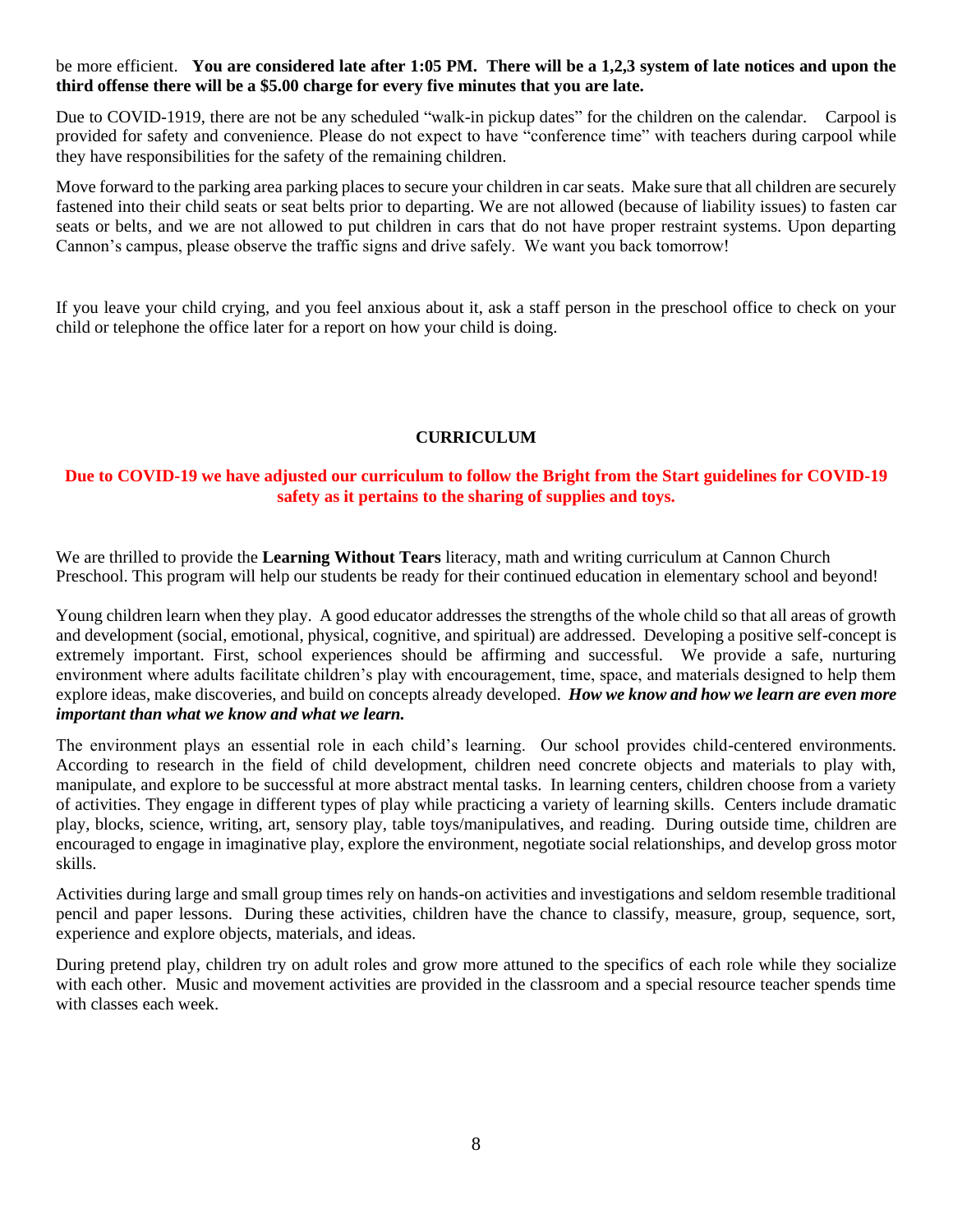#### **CHAPEL**

Christian values are taught when teachers share simple stories, pray with children, and celebrate holidays using art, music, literature, and crafts. Students will attend Chapel once a week led by our music teacher. Our goal is to familiarize children with Bible stories and experience the worship setting.

#### **CUSTODY**

If there is any concern regarding custody of a child, a copy of the court document verifying legal custody must be presented. We are required by law to release children to their legal guardians unless there is a current court order prohibiting that release. The preschool cannot be placed in a position of arbitrating a child's departure or a parent's visitation rights.

#### **BEHAVIORS AND DISCIPLINE**

We strive to offer a loving, fun, and safe learning environment for every child. We try to be positive about discipline and our interventions include, but are not limited to . . .

- Redirecting
- Planning ahead (often preventing problems)
- Encouraging appropriate behavior
- Developing and discussing clear and consistent rules
- Encouraging children to evaluate problems and generate reasonable solutions
- Accepting logical or natural consequences
- Time out (only as age appropriate and in an age appropriate fashion)
- Developing behavior intervention plans with parents

Under no conditions will children be subjected to harsh or physical punishment. Children will not be humiliated, threatened, shamed, frightened or subject to profane or abusive language.

If a child's behavior becomes so severe that it compromises the classroom environment for other children, we will seek to remedy the situation with the parent's cooperation. If solutions are not found, after exhausting all possibilities, we may work with parents to seek an alternative program.

#### **BITING POLICY**

Our policy for handling a biting incident is the following:

- The biter is immediately removed from the group with a firm NO. The bitten child is consoled, and the bitten area washed with soap and water. If necessary, ice is applied to reduce any swelling or bruising. The biter is removed from the situation and is talked to on a level that he/she can understand, then redirected.
- A written Accident Report is given to the parents of the bitten child and an incident report is given to the parents of the biter when they are picked up that day. The name of a biting child is not released because it serves no useful purpose and can make an already difficult situation more difficult.
- We look intensively at the context of each biting incident for pattern in an effort to prevent further biting behavior.
- We work with each biting child on resolving conflict or frustration in an appropriate manner.

Only after we feel we have made every effort to make the program work for the biting child, do we consider asking a family to withdraw the child.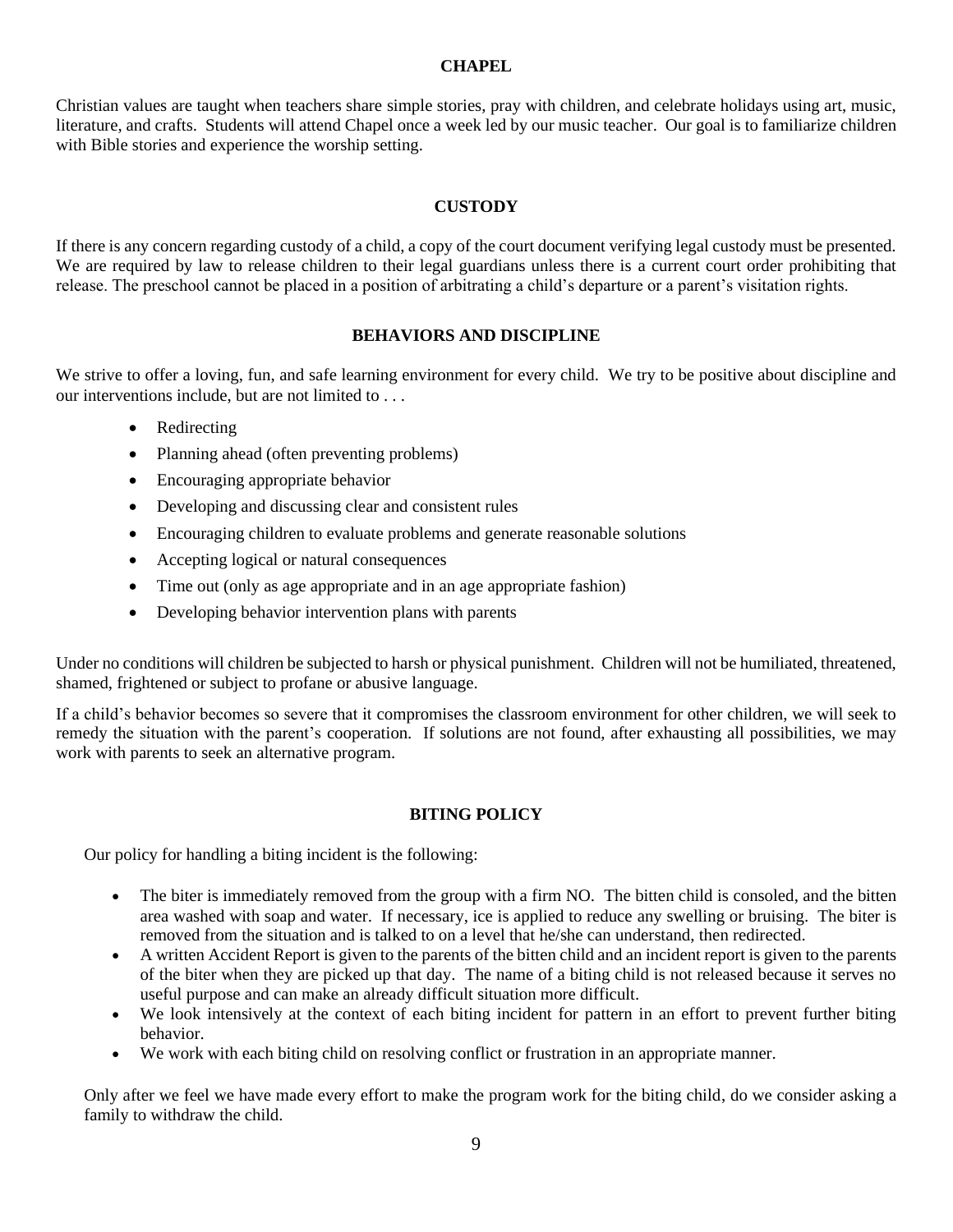#### **BULLYING POLICY**

Cannon Preschool is committed to providing a caring, friendly, and safe environment for all children that is free from bullying. Bullying is defined as the persistent physical, verbal, or emotional abuse of another child or children. It is often planned, and most bullies are aware of the impact of their actions. All alleged incidents of bullying will be taken seriously and investigated.

We aim to:

- Reassure the bullied child that they will be listened to and every effort will be made by the staff to help and support them
- Not label a child as a bully
- Establish facts surrounding the allegations
- Help a child that has been bullying to recognize and understand the implications of their actions
- Recognize that children who bully have often been bullied or are being bullied themselves
- Discuss with the parents/guardians of the child who has been bullying the situation and strategies for managing the behavior
- Discuss the situation with the parents/guardians of the child who has been bullied and offer reassurance that the situation is being dealt with
- Record all relevant details of an investigation of alleged bullying

Resources and activities will be used to develop a student's self-esteem and promote anti-bullying starting in preschool.

#### **PERSONAL ITEMS**

Due to COVID-19: We are asking that personal items (such as book bags and lunch boxes) not be brought into the school at this time. Notes/papers from school will be sent home with the students each Thursday. We will revisit this policy as the year progresses and notify families of any changes.

**Each child needs a seasonably appropriate change of clothing here at school.** (These items should be brought at Open House and left at the school until further notice.) We do messy things and accidents happen. Make sure the clothing still fits and is appropriate.

Certain supplies may be requested by the classroom teachers! Absolutely no guns, knives, or other weapons, real or pretend, will be allowed. Small pocket toys, candy, or gum are not acceptable! Keep jewelry and money, either play or real, at home for this can be distracting, easily lost, and dangerous in play.

#### **DRESS**

Children need to wear clothes that are practical, comfortable, and washable. Because of outdoor play, art and floor activities, there will be much wear on clothing. Children need to be comfortable with play and getting messy. Make sure your children are adequately dressed for outdoor play in all seasons. We recommend warm, layered clothing in the winter. Classes do go outside even when it is cold, if other conditions permit. **All clothing, lunch paper bags, jackets, sweaters etc. need to be clearly labeled with your child's name.**

Send your children in shoes that are safe and comfortable for play. We encourage all children to wear socks and tennis shoes. Refrain from sending them in **sandals, open-toe shoes, open-heel shoes, or cowboy boots.**

#### **Two-year old's in diapers should bring a supply of disposable diapers for the month.**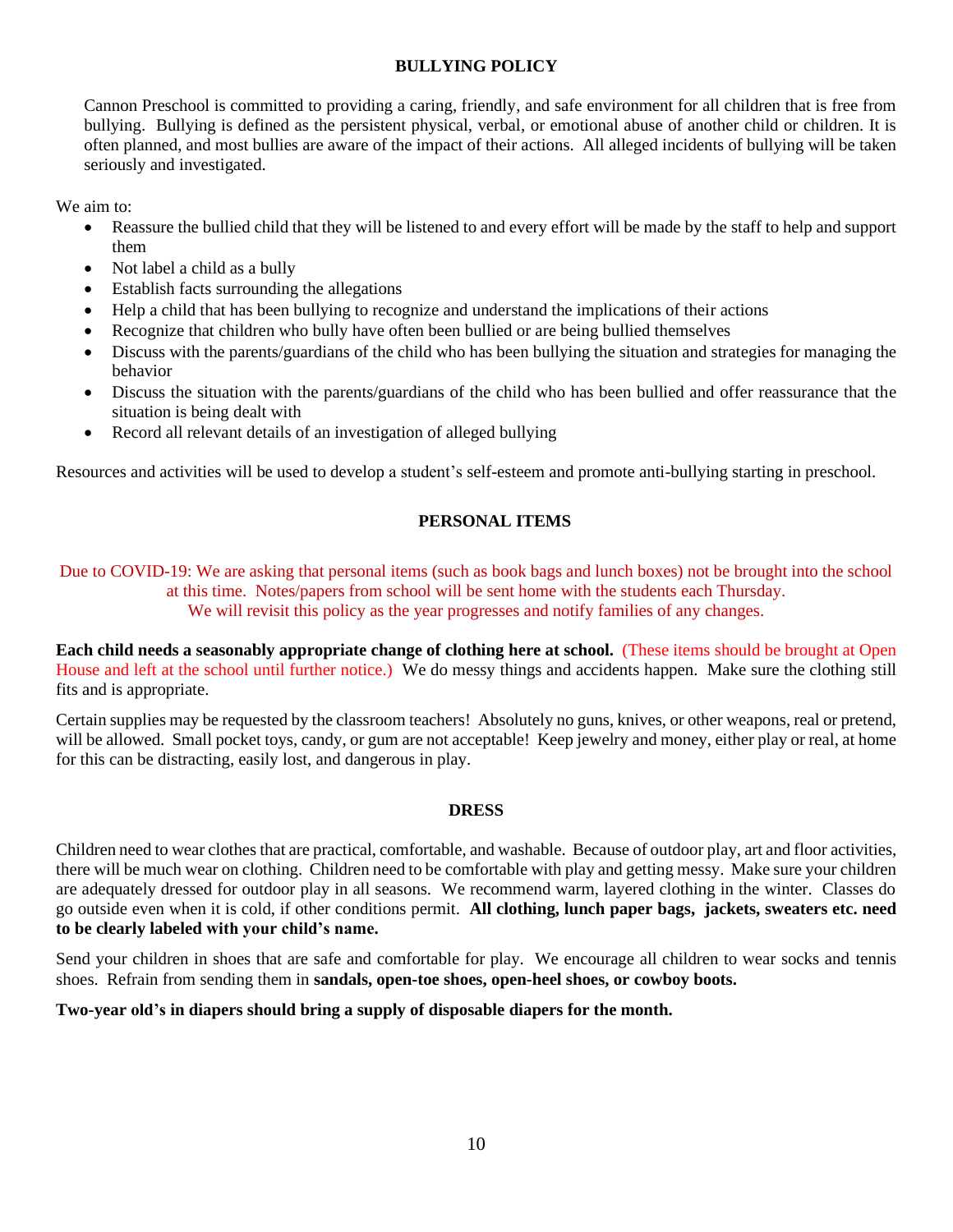#### **NONDISCRIMATION**

Cannon Church Preschool admits students of any race, color, national and ethnic origin to all rights, privileges, programs, and activities generally accorded or made available to students at the school. It does not discriminate on the basis, of race, color, national and ethnic origin in administration of its educational policies, admissions policies, scholarship, loan programs, athletic and other school-administered programs. Our preschool is open to all children who will benefit from the program. A child must be at least two by September 1, 2020 to enter the program. We make every effort to accommodate children with special needs and challenges. If we are not adequately staffed to succeed in these efforts, we will work with the family to find a more appropriate alternative.

#### **INSURANCE**

The Preschool provides secondary insurance should an accident occur during preschool hours. A secondary policy means that you must first file with your personal insurance carrier and then submit an "EOB" to the school's insurance carrier.

#### **PROCEDURES FOR CONCERN**

All concerns are to be directed through the following channels: First, parents should discuss concerns with the classroom teacher. If the concern is not resolved to the mutual satisfaction of the parent and teacher, then he/she should discuss the matter with the Preschool Director. If concerns persist, direct a written concern within 10 working days to the Cannon Church Associate Pastor overseeing preschool ministries and subsequently to the Preschool Board. Appropriate records and documentation should be kept by all parties on matters relating to the concern. The Associate Pastor and the Preschool Board Chair may appoint a subcommittee at their discretion to investigate and arbitrate the concern. Most problems result from miscommunication and can be resolved by talking to the teacher with or without the program administrator. We want your child to have a positive experience, and all staff members will work to make this happen. We are here because we are committed to the wellbeing of your child

Our Preschool is governed as a mandated reporter based on the **Safe Sanctuaries Policy of the United Methodist church regarding child abuse or neglect**. The purpose is to "provide protection of children whose health and welfare adversely affected and further threatened by the conduct of those responsible for their care and protection." Safe Sanctuary policies are available in the Preschool office upon request.

.

#### **CONFIDENTIALITY**

ALL INFORMATION CONCERNING CHILDREN AND/OR FAMILIES WILL BE KEPT CONFIDENTIAL AND IS FOR PRESCHOOL STAFF AND TEACHER USE ONLY. Teachers refrain from disclosing the names of children involved in discipline incidents or accidents while sharing with parents. Please limit your questions to teachers and staff members. It is not appropriate to confront a parent who was not present when the incident occurs.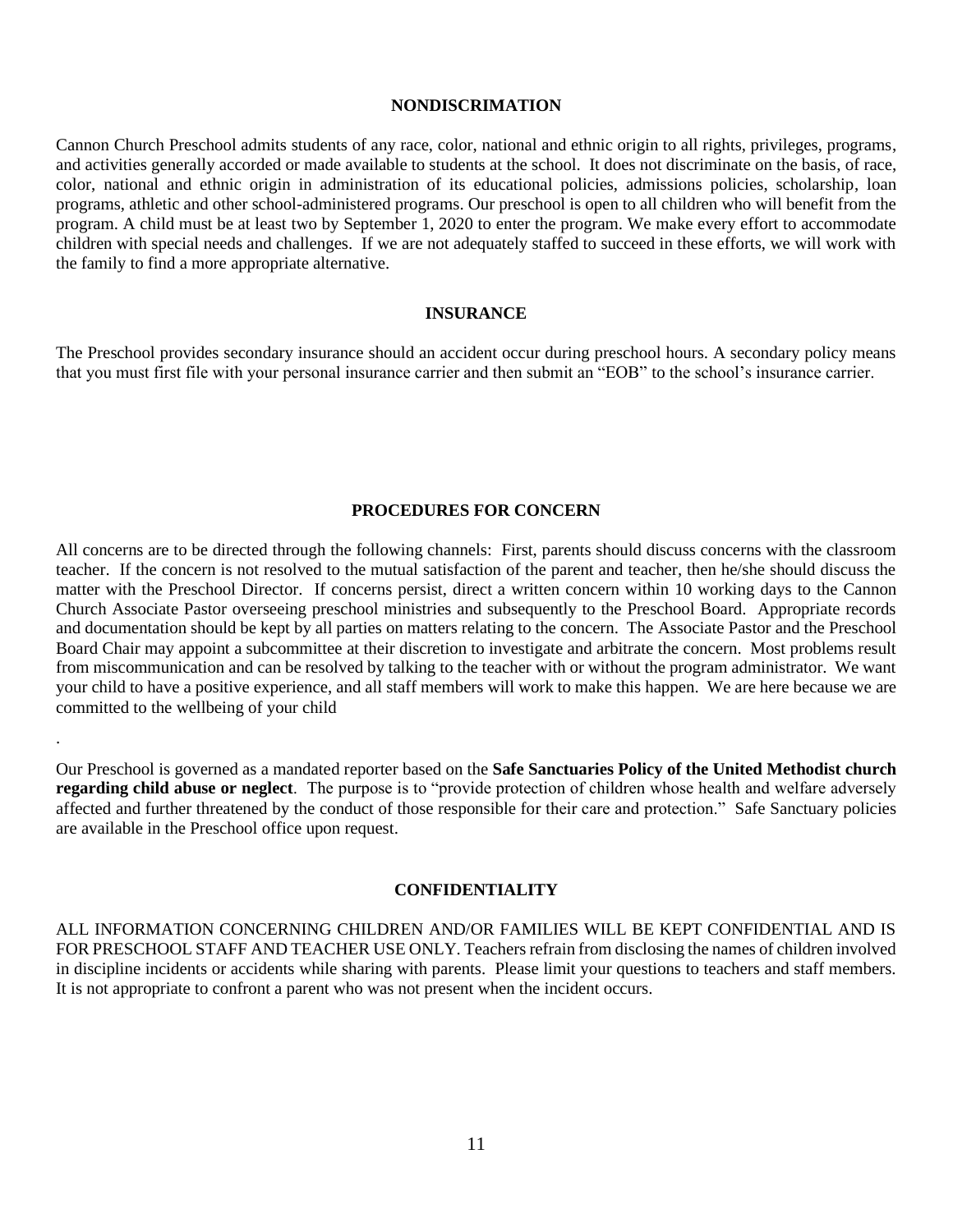# *W. R. Cannon United Methodist Church Cannon Preschool*

**Meeting Dates for School Year 2020-2021**

October, 2020 January, 2021 April, 2021

#### **Board Members**

Kristen Williams, Chairperson Lee Hester Rhodes, Secretary Sherrye Beebe, Interim Preschool Director Heather Gallagher, Interim Assistant Preschool Director Kimberly Goodyear, Administrative Assistant of Weekday Schools Dr. Skip Johnson, Associate Senior Pastor Susan Nash, Teacher Representative Beth Willis, Member at Large Beth Garvin, Member at Large, Trustee Member, Church Member Cheryl Pruehs. Trustee Member Vanessa Hernandez, Parent Representative Ben Springrose, Parent Representative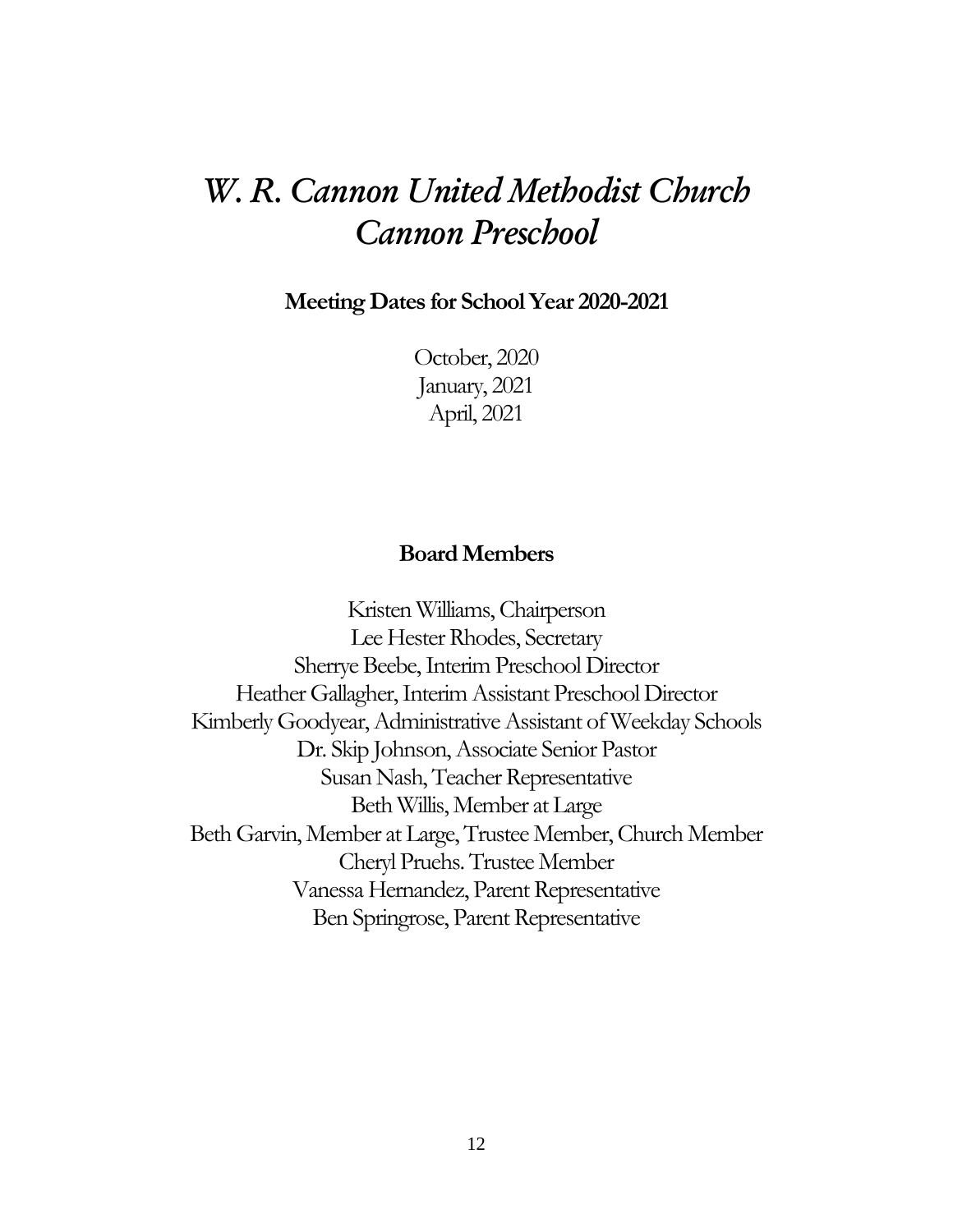## **One with Christ One with each other One in ministry to the community**

*As members of the Cannon Preschool family and community, we cordially invite you to attend all Cannon Church Activities. Please join us for worship and fellowship any Sunday.*

| Worship                                                                                  | $9:30$ (Contemporary), and $11:00$ A.M.<br>Loving Childcare provided at 9:30 and 11:00AM                                                                                                                                    |           |                            |
|------------------------------------------------------------------------------------------|-----------------------------------------------------------------------------------------------------------------------------------------------------------------------------------------------------------------------------|-----------|----------------------------|
| Sunday School                                                                            | Classes for all ages at $9:30 \& 11:00$ A.M.<br>Please call the church for details 770 972-5463                                                                                                                             |           |                            |
| Wednesday Night                                                                          | Activities for all ages.<br>Please call the church for details 770 972-5463                                                                                                                                                 |           |                            |
|                                                                                          | Church Phone Number 770-972-5463<br>Church Fax Number 770-985-5521<br>Preschool Fax Number 888-926-7192<br>Stephen Ministry 770-972-5463<br>Covenant Counseling Institute 770-985-0837<br>Associate Pastor-Dr. Skip Johnson |           |                            |
|                                                                                          | <b>Cannon Church Preschool</b>                                                                                                                                                                                              |           |                            |
|                                                                                          | <b>Staff Roster 2020-2021</b>                                                                                                                                                                                               |           |                            |
| <b>Office Staff</b><br>Director<br><b>Assistant Director</b><br>Administrative Assistant | Sherrye Beebe (Interim)<br>Heather Gallagher (Interim)<br><b>Kimberly Goodyear</b>                                                                                                                                          |           | Office<br>Office<br>Office |
| Two Year Olds<br>Monday - Thursday<br>Three Year Olds                                    | Amanda Davis & Pam Greene                                                                                                                                                                                                   | Room B107 |                            |
| Monday-Thursday<br><b>Four Year Olds</b>                                                 | Penny Budd & Carol Kopec                                                                                                                                                                                                    | Room B106 |                            |
| Monday-Thursday                                                                          | Evonne Cramer & Susan Nash                                                                                                                                                                                                  | Room B104 |                            |
|                                                                                          |                                                                                                                                                                                                                             |           |                            |

#### **Music**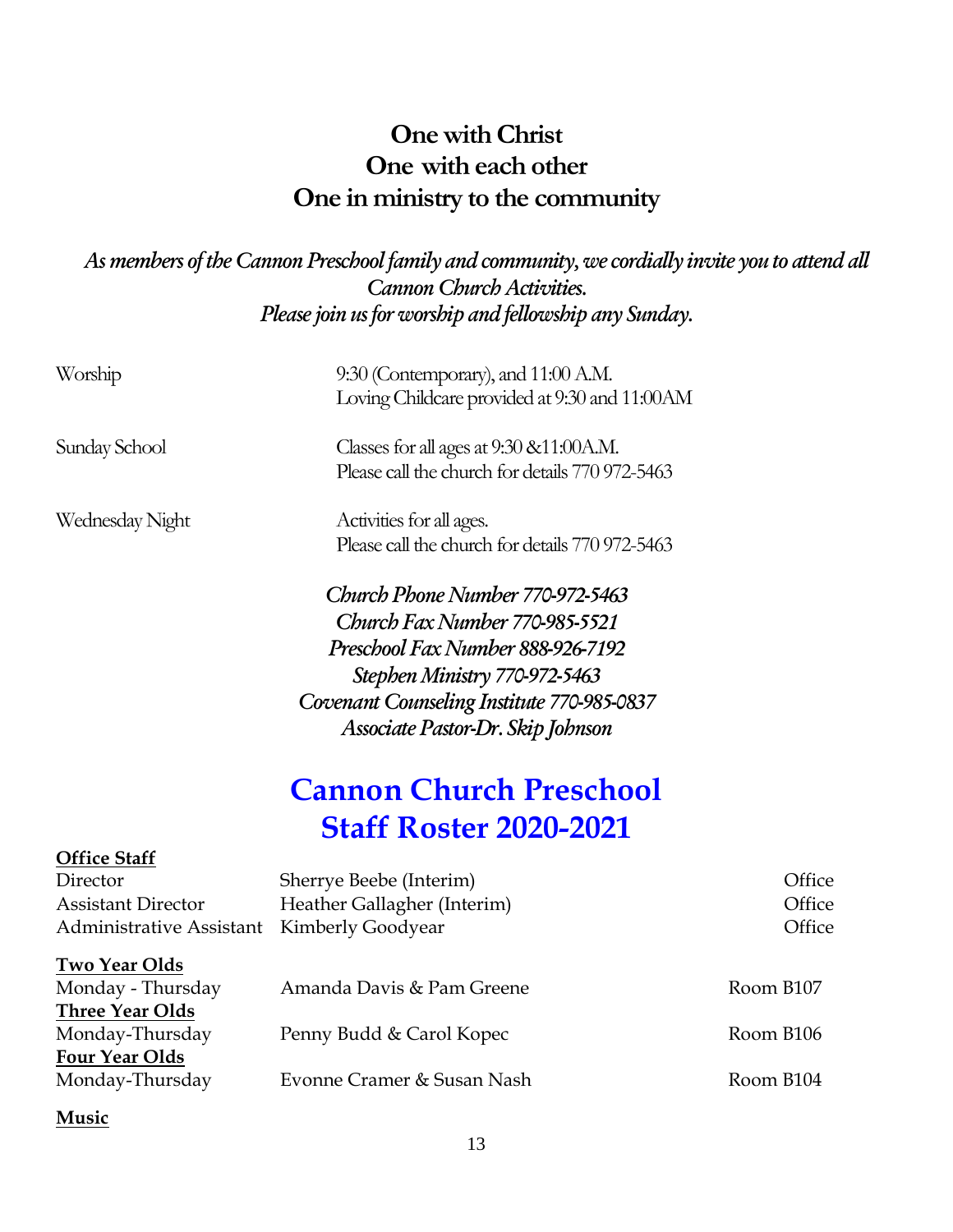### Monday-Wednesday Kathryn Gibson Room A133

# **Cannon Preschool School Calendar 2020-2021**

| September 10            | Open House 3's                                                    |  |
|-------------------------|-------------------------------------------------------------------|--|
| September 14            | Open House 4's                                                    |  |
| September 15            | Open House 2's                                                    |  |
| September 16            | First Day of School                                               |  |
| September 21            | <b>Culvers Spirit Night (Drive Thru)</b>                          |  |
| September 22            | Dogwood Pizza Night                                               |  |
| October 8-12            | <b>Student Holiday- Fall Break</b>                                |  |
| October 20              | <b>Fall Pictures</b>                                              |  |
| October 20              | Dogwood Pizza Night                                               |  |
| October 21 & 22         | Early Release- all students released at 12:00                     |  |
| November 3              | <b>Student Holiday- No School</b>                                 |  |
| November 17             | Dogwood Pizza Night                                               |  |
| November 23-27          | <b>Thanksgiving Break-No School</b>                               |  |
| December 15             | Dogwood Pizza Night                                               |  |
| December 21 - January 5 | <b>Christmas Break-No School</b>                                  |  |
| January 6               | <b>School Resumes</b>                                             |  |
| January 12              | <b>Preschool Registration for 2021-2022 (Current Students)</b>    |  |
| January 16              | Preschool Registration for 2021-2022 (Church and Alumni Families) |  |
| January 18              | <b>Student Holiday-MLK</b>                                        |  |
| January 19              | Dogwood Pizza Night                                               |  |
| January 19              | <b>Preschool Registration for 2021-2022 (Community)</b>           |  |
| January 20 & 21         | Donuts with Dad (Depending on COVID-19)                           |  |
| February $10 \& 11$     | Valentines Parties (Depending on COVID-19)                        |  |
| February 12             | <b>Student Holiday- No School</b>                                 |  |
| February 15             | <b>Student Holiday- No School</b>                                 |  |
| February 16             | Dogwood Pizza Night                                               |  |
| February 17 & 18        | Early Release - all students released at 12:00                    |  |
| March 8                 | Honey Baked Ham Fundraiser Begins                                 |  |
| March 12                | <b>Student Teacher Holiday- No School</b>                         |  |
| March 16                | Dogwood Pizza Night                                               |  |
| March 24                | Honey Baked Ham Fundraiser Deadline- 1:00pm                       |  |
| March 29                | Preschool Summer Camp Registration Begins                         |  |
| March 29 - April 1      | Easter egg Hunts (Depending on COVID-19)                          |  |
| April 2                 | <b>GOOD FRIDAY</b>                                                |  |
| April $5-9$             | <b>Spring Break-No School</b>                                     |  |
| April 12                | <b>School Resumes</b>                                             |  |
| April 20                | Dogwood Pizza Night                                               |  |
| April 27                | <b>Culvers Spirit Night</b>                                       |  |
| May 3                   | <b>Teacher Appreciation</b>                                       |  |
| May 5                   | Dogwood Pizza Night                                               |  |
| May $5-6$               | Muffins with Mom (Depending on COVID-19)                          |  |
| May 19                  | Preschool Graduation 11:30am (Depending on COVID-19)              |  |
| May 20                  | Last Day of School                                                |  |

In the event of inclement weather during scheduled school periods, listen to your radio or television for school closings. We will follow the school closing notices for Gwinnett County Schools; if they are closed, we will be closed as well.